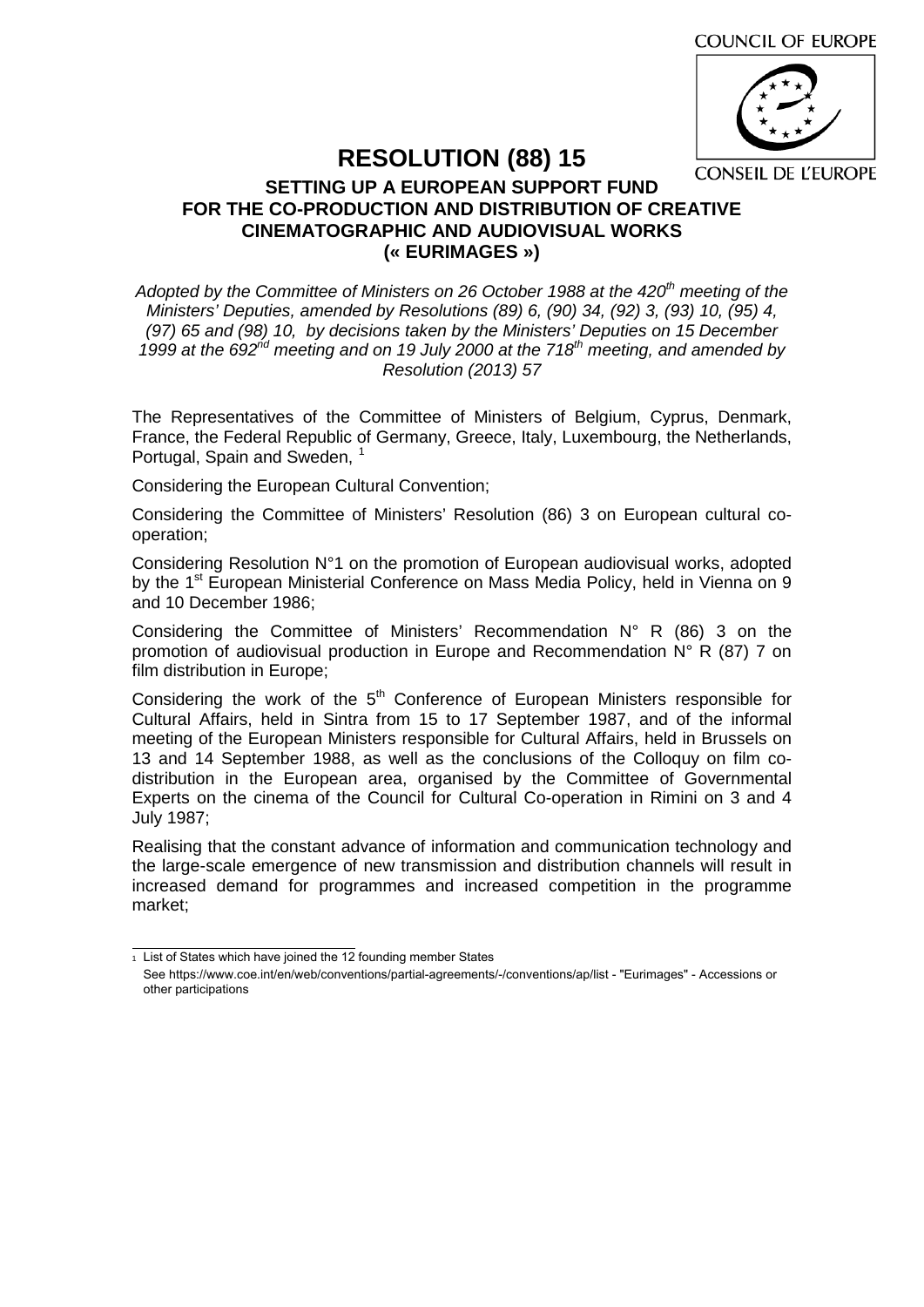Wishing, therefore, to foster the co-production and distribution of creative cinematographic and audiovisual works in order to take full advantage of the new communications techniques and to meet the cultural and economic challenges arising from their development;

Wishing to intensify co-operation and exchanges for the purpose of stimulating film and audiovisual production as an important means of promoting Europe's cultural identity;

Wishing, accordingly, to take concrete measures in the financial field to encourage the production and distribution of films and audiovisual works and, thereby, the development of the programme industries;

Having regard to Committee of Ministers Resolution (51) 62, concerning partial agreements;

Having regard to the decision taken by the Committee of Ministers at the  $420<sup>th</sup>$  meeting of the Ministers' Deputies (October 1988) authorising the Member States who so wish to pursue these objectives within the Council of Europe by means of a partial agreement,

Resolve to set up a European support Fund for the co-production and distribution of creative cinematographic and audiovisual works to be governed by the following rules:

## *1. Purpose and functions of the Fund <sup>1</sup>*

- 1.1. The purpose of the European support Fund for the co-production and distribution of creative cinematographic and audiovisual works, -hereinafter referred to as « the fund » - shall be to encourage in any way to be defined by the Board of Management the co-production, distribution, broadcasting and exploitation of creative cinematographic and audiovisual works, particularly by helping to finance the co-production, distribution, broadcasting and exploitation.
- 1.2. The Fund shall receive, hold and utilise the resources allocated to it in accordance with paragraph 4 below, in pursuance of decisions taken by the Board of Management set up pursuant to paragraph 2 below.
- 1.3. By a decision of the Board of Management, the Fund may enter into arrangements with any organisation pursuing objectives of cinematographic and audiovisual interest, with a view to co-ordinating their work.
- 1.4. The headquarters of the Fund shall be in Strasbourg.

-<br>1

Amended according to the provisions of Resolution (93) 10 adopted by the Committee of Ministers on 13 April 1993 at the 492<sup>nd</sup> meeting of the Ministers' Deputies.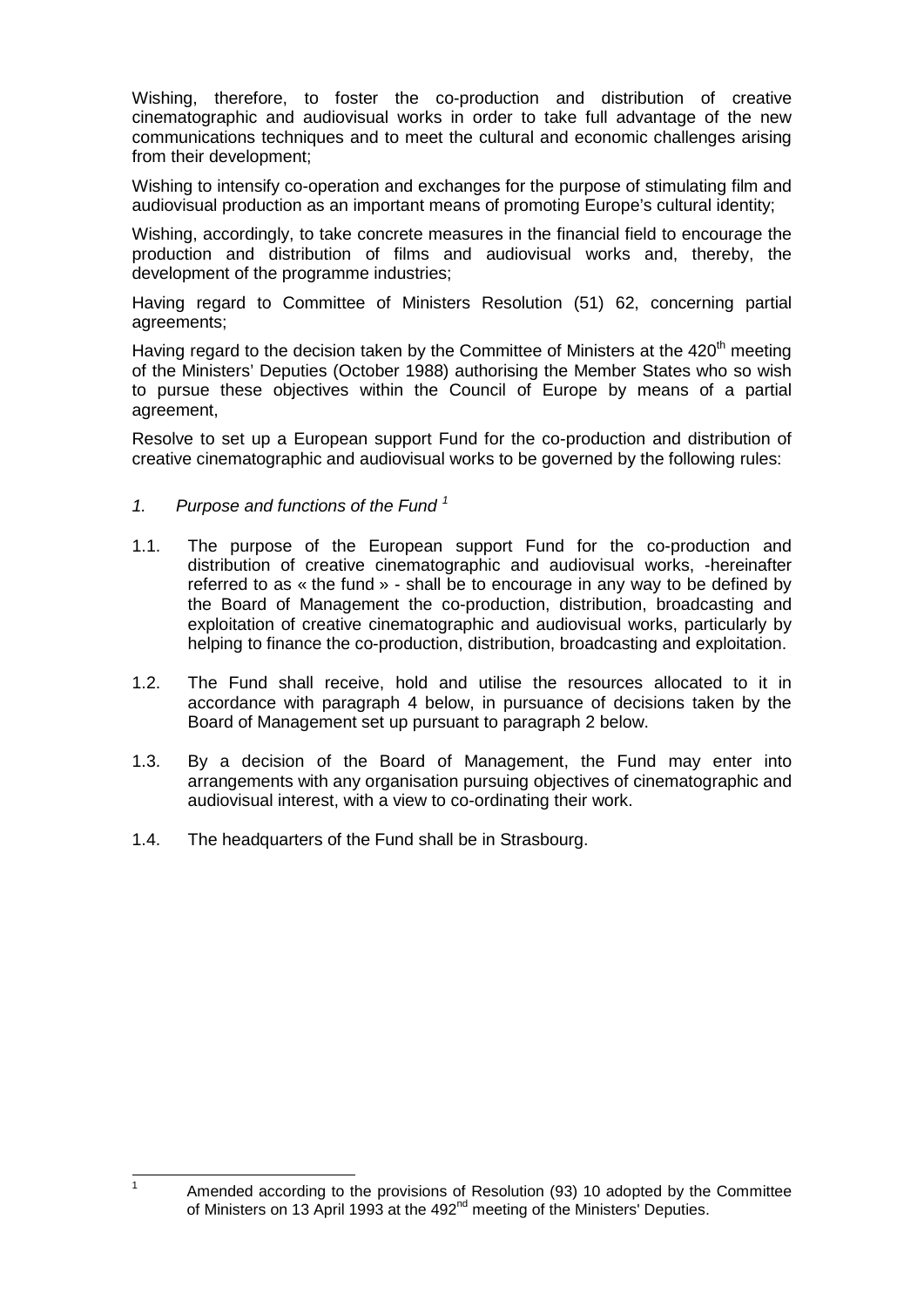- *2. Board of Management <sup>1</sup>*
- 2.1. Each Member State of the Fund shall appoint one representative to the Board of Management.
- 2.2. The Board of Management shall take all decisions regarding the granting of financial aid. It shall determine the policy and modalities for the granting of financial aid, assuring itself beforehand that the works retained fulfil in particular the cultural criteria conforming to the objectives of the Fund. It shall also ensure the most effective use of the resources of the Fund.
- 2.3. The Board of Management shall manage the Fund. For this purpose, it may secure the assistance of experts and representatives of the professional circles concerned.
- 2.4. The Board of Management shall adopt its rules of procedure.

Decisions shall be taken by a two-thirds majority of the votes cast, each of the Fund's Member States casting one vote. The decisions thus taken shall be valid provided the above-mentioned majority represents half of the paid-in capital of the Fund, calculated on the basis of the contribution of each of the Fund's Member States.

However, procedural decisions shall be taken by a majority of the votes cast.

- 2.5. The Board of Management shall invite the representative of an associate member to attend Board of Management meetings whenever such associate member is directly concerned by one of the items on the agenda. The associate member shall be entitled to vote in respect of any such item, and the voting rules set out in paragraph 2.4 above shall be construed accordingly.
- *3. Audit of Accounts <sup>2</sup>*
- 3.1. The accounts of the Fund shall be audited by the Board of Auditors of the Council of Europe.
- 3.2. The Board of Auditors shall examine the accounts of the Fund and verify the accuracy of the management account and balance sheet. It shall also verify whether the Fund's resources have been used for the specified purposes. It shall draw up an annual report on the financial situation and management of the Fund to be submitted to the governments of the Fund's Member States. The report shall also be submitted to the Committee of Ministers.

<sup>-&</sup>lt;br>1 Amended according to the provisions of Resolution (95) 4 adopted by the Committee of Ministers on 7 June 1995 at the 540th meeting of the Ministers' Deputies.

 $\overline{2}$  Amended according to the provisions of Resolution (89) 6 adopted by the Committee of Ministers on 15 June 1989 at the 427th meeting of the Ministers' Deputies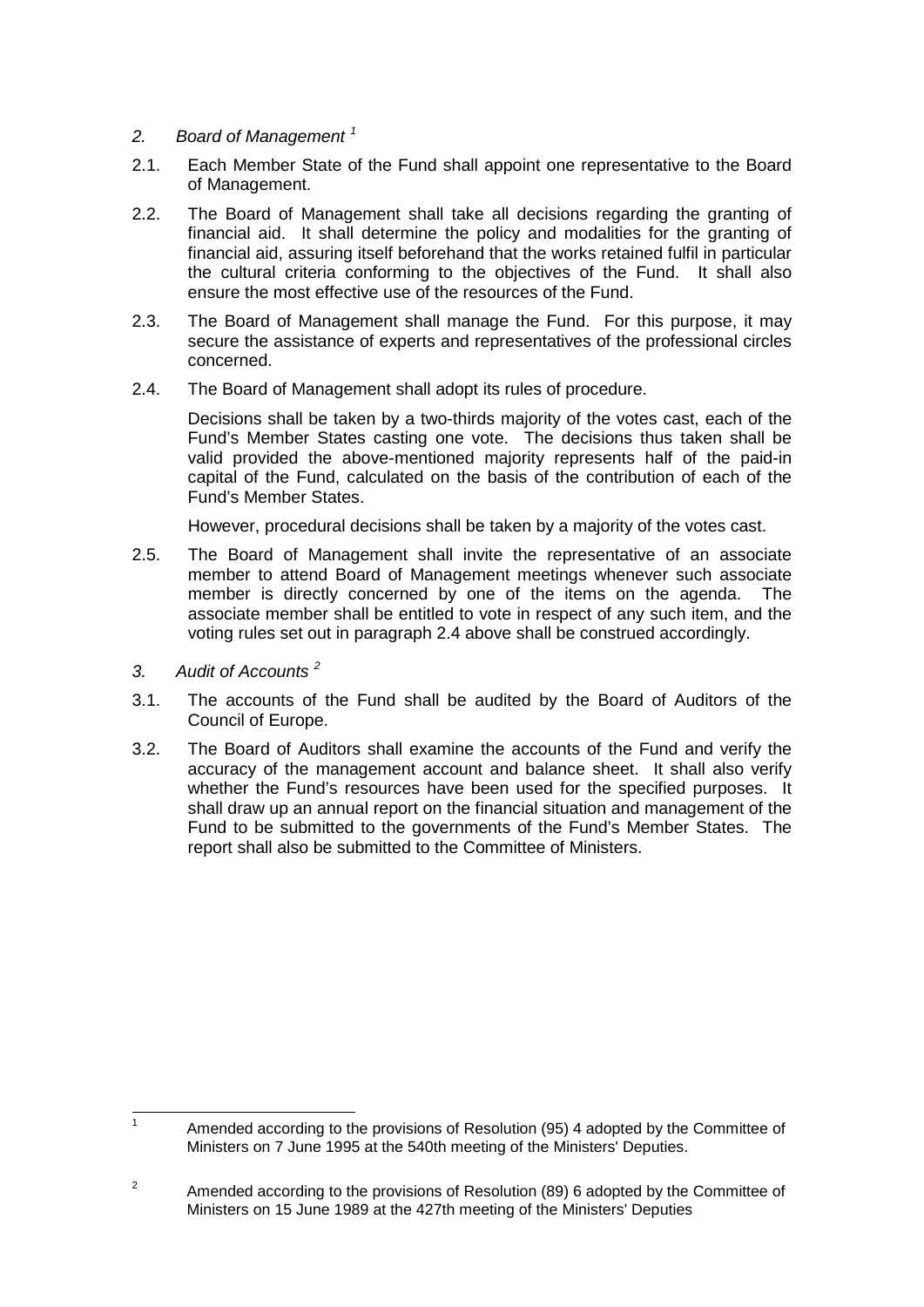- *4. Resources of the Fund <sup>1</sup> <sup>2</sup>*
- 4.1. The Fund's resources shall comprise:
	- 4.1.a. the annual contributions of each of the Fund's Member States and associate Member States;
	- 4.1.b. the amounts of repaid loans;
	- 4.1.c. any other payments, donations or legacies, subject to the provisions of paragraph 4.3 below.
- 4.2. The contributions of the Fund's Member States and associate members shall be determined each year by their representatives on the Board of Management, duly authorised to that effect by their respective governments, according to a scale approved by the Board of Management. The obligatory contributions calculated according to this scale may be supplemented by annual voluntary contributions.
- 4.3. The crediting to the Fund of payments, donations or legacies referred to in paragraph 4.1.c above, in excess of the amount fixed by the Board of Management, shall be subject to the agreement of the latter.
- 4.4. The Fund's assets shall be acquired and held in the name of the Council of Europe and as such shall enjoy the privileges and immunities accorded to the Council's assets under the relevant agreements. The Fund's assets shall be kept separate from the Council of Europe's other assets.
- *5. Conditions attaching to the award of financial aid <sup>3</sup> <sup>4</sup> <sup>5</sup> <sup>6</sup> <sup>7</sup> <sup>8</sup>*
- 5.1. The Board of Management may grant financial aid to natural or legal persons governed by the legislation of one of the Fund's Member States, which produce films and/or audiovisual works as well as to natural or legal persons which distribute, broadcast or exploit them.

- $\overline{2}$  Amended by the Committee of Ministers on 19 July 2000 by a decision taken at the 718th meeting of the Ministers' Deputies.
- 3 Amended according to the provisions of Resolution (90) 34 adopted by the Committee of Ministers on 30 November 1990 at the 449th meeting of the Ministers' Deputies
- 4 Amended according to the provisions of Resolution (92) 3 adopted by the Committee of Ministers on 10 February 1992 at the 470th meeting of the Ministers' Deputies.
- 5 Amended according to the provisions of Resolution (93) 10 adopted by the Committee of Ministers on 13 April 1993 at the 492nd meeting of the Ministers' Deputies.
- 6 Amended according to the provisions of Resolution (95) 4 adopted by the Committee of Ministers on 7 June 1995 at the 540th meeting of the Ministers' Deputies.
- 7 Amended according to the provisions of Resolution (97) 65 adopted by the Committee of Ministers on 19 December 1997 at the 613th meeting of the Ministers' Deputies.
- 8 Amended by the Committee of Ministers on 15 December 1999 by a decision taken at the 692<sup>nd</sup> meeting of the Ministers' Deputies.

<sup>—&</sup>lt;br>1 Amended according to the provisions of Resolution (95) 4 adopted by the Committee of Ministers on 7 June 1995 at the 540th meeting of the Ministers' Deputies.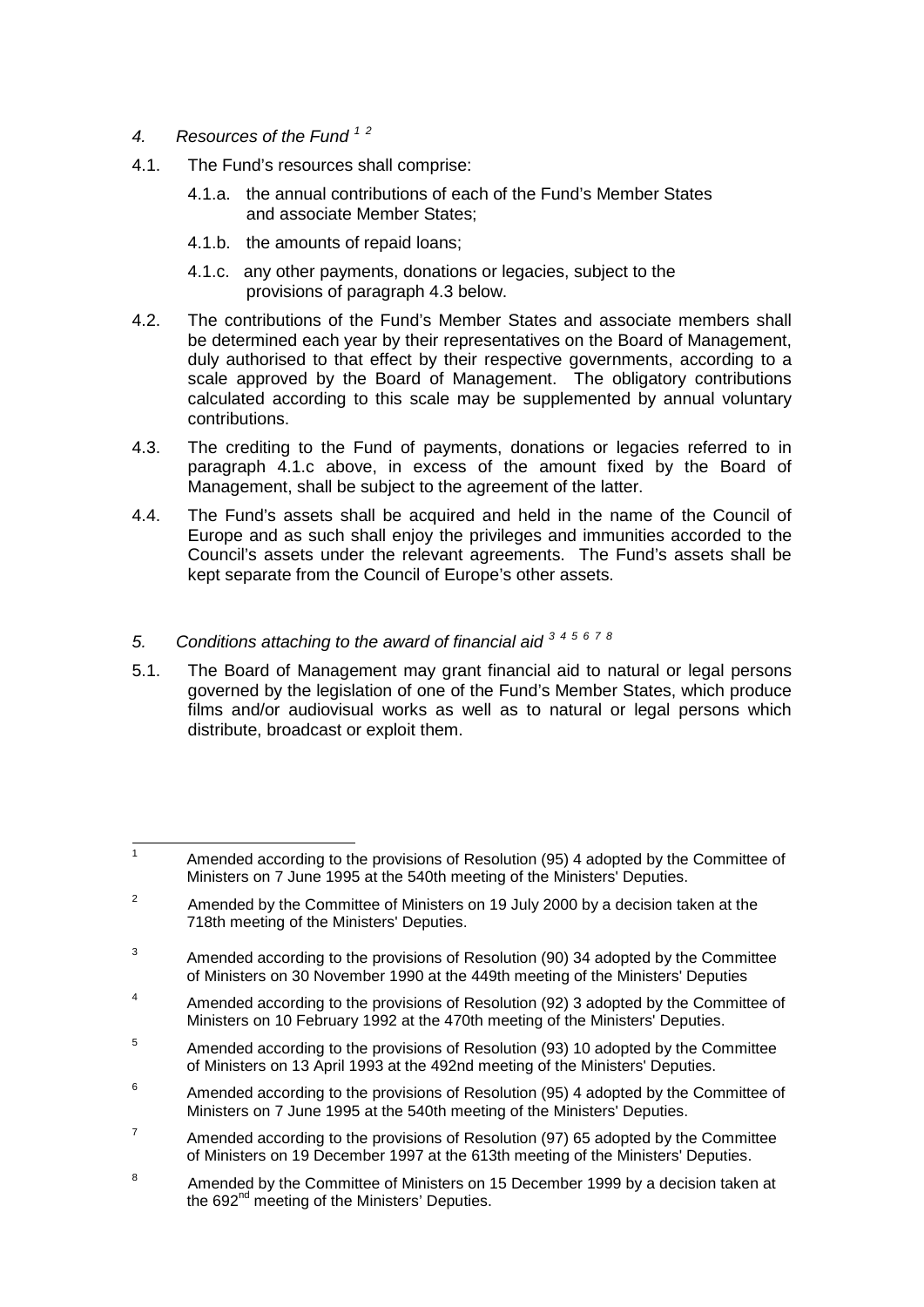- 5.2. In reaching its decision on whether to grant aid, the Board of Management shall take into account the quality of the work and shall ascertain whether it is apt to reflect and to promote the contribution of the diverse national components to Europe's cultural identity.
- 5.3. Co-production aid may be granted for co-productions originating in the Fund's Member States and including at least three co-producers from the Fund's Member States. The Board of Management may derogate from this rule in accordance with the implementing regulations that it has adopted for this purpose.

Such aid may also be granted for co-productions involving co-producers from Member States on the one hand and associate member or non-member States of the Fund on the other hand, provided that the contribution by the latter States does not exceed 30% of the cost of producing the co-production.

The contribution, from public or private sources, of each of the co-producers from Fund Member States may not exceed 70% of the production costs. The Board of Management may derogate from this rule in accordance with the implementing regulations that it has adopted for this purpose.

- 5.4. Aid for the co-production of films and audiovisual works shall be granted in respect of co-productions of works primarily intended for cinema showing and of co-productions of works primarily intended for broadcasting by television or cable distribution, where such work is produced by producers independent of the broadcasting agencies.
- 5.5. Aid for the distribution, broadcasting and promotion of a film or audiovisual work originating in one or more Member States of the Fund shall be granted to cover expenditure specified in the application for the manufacture of copies, subtitling and/or dubbing and recourse to various means of promotion. Such aid may not exceed 50% of such expenditure.
- 5.6. Aid for exploitation shall be granted to support and develop the exploitation of European films or audiovisual works in the Member States of the Fund.
- 5.7. Distributors and exhibitors from an associate Member State can benefit from the support scheme for distribution and cinemas.
- 5.8. Aid shall be allocated in the form of grants, loans at a preferential rate or advances on receipts.